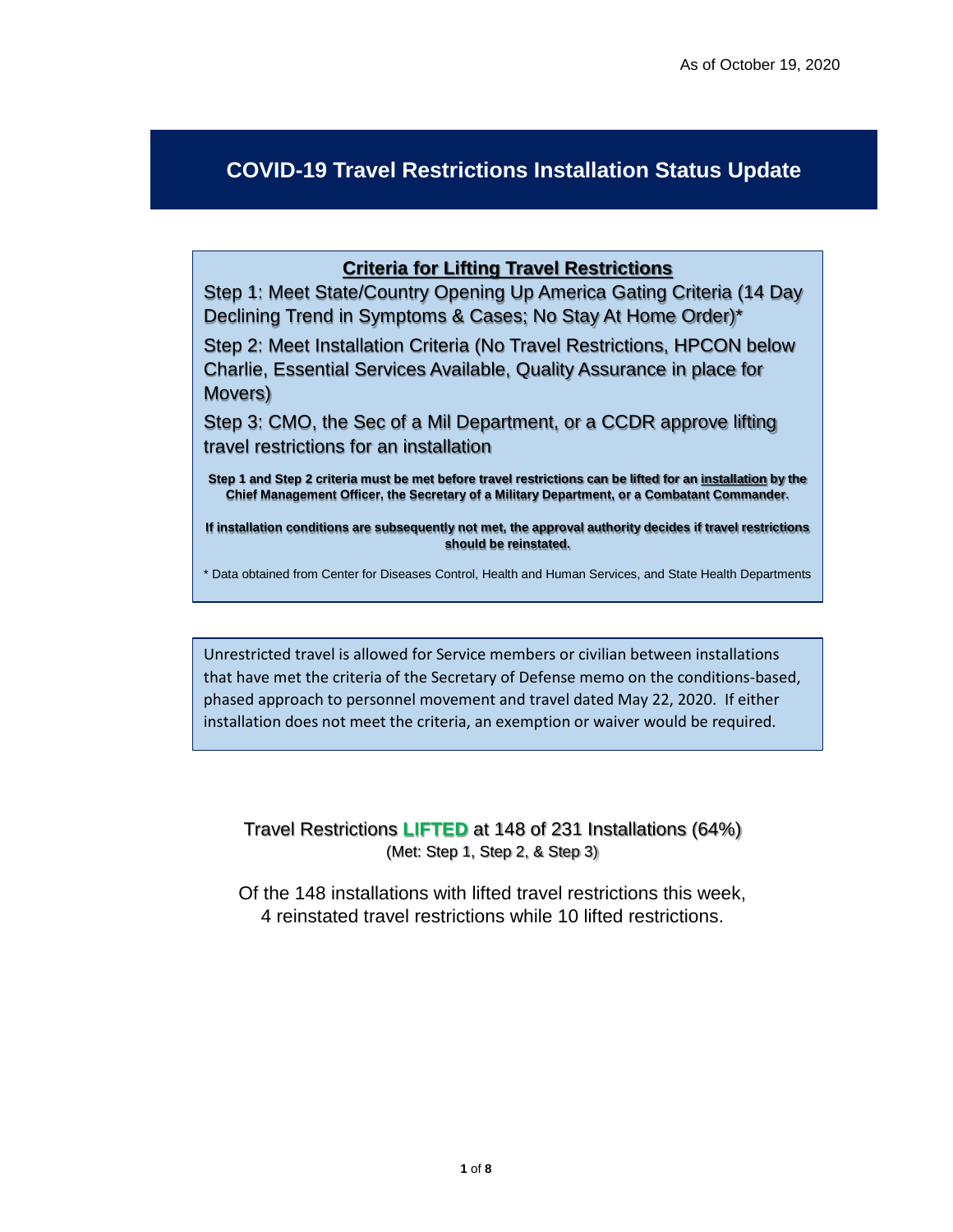| <b>Installation</b>               | Service | <b>Country/State</b> | <b>Travel</b><br><b>Restrictions</b><br><b>Lifted</b> |
|-----------------------------------|---------|----------------------|-------------------------------------------------------|
| ABERDEEN PROVING GROUND           | Army    | <b>USA - MD</b>      | Yes                                                   |
| ANNISTON ARMY DEPOT               | Army    | <b>USA - AL</b>      | <b>No</b>                                             |
| <b>BAUMHOLDER H.D.SMITH BRCKS</b> | Army    | Germany              | Yes                                                   |
| <b>CAMP CASEY TONGDUCHON</b>      | Army    | <b>South Korea</b>   | <b>Yes</b>                                            |
| <b>CAMP DODGE</b>                 | Army    | USA - IA             | <b>No</b>                                             |
| <b>CAMP HENRY</b>                 | Army    | South Korea          | Yes                                                   |
| <b>CAMP HUMPHREYS</b>             | Army    | <b>South Korea</b>   | Yes                                                   |
| <b>CAMP ZAMA TOKYO</b>            | Army    | Japan                | <b>No</b>                                             |
| <b>CARLISLE BARRACKS</b>          | Army    | <b>USA - PA</b>      | <b>No</b>                                             |
| <b>DETROIT ARSENAL</b>            | Army    | <b>USA - MI</b>      | <b>No</b>                                             |
| <b>FORT BELVOIR</b>               | Army    | <b>USA - VA</b>      | Yes                                                   |
| <b>FORT BENNING</b>               | Army    | <b>USA - GA</b>      | <b>No</b>                                             |
| <b>FORT BLISS</b>                 | Army    | USA - TX             | <b>No</b>                                             |
| <b>FORT BRAGG</b>                 | Army    | <b>USA - NC</b>      | <b>No</b>                                             |
| <b>FORT CAMPBELL</b>              | Army    | <b>USA - KY</b>      | Yes                                                   |
| <b>FORT CARSON</b>                | Army    | USA - CO             | Yes                                                   |
| FORT CUSTER TRNG CTR              | Army    | USA - MI             | Yes                                                   |
| <b>FORT DETRICK</b>               | Army    | <b>USA - MD</b>      | Yes                                                   |
| <b>FORT DRUM</b>                  | Army    | <b>USA - NY</b>      | Yes                                                   |
| FORT GEORGE G. MEADE              | Army    | <b>USA - MD</b>      | Yes                                                   |
| <b>FORT GORDON</b>                | Army    | <b>USA - GA</b>      | <b>No</b>                                             |
| <b>FORT HAMILTON</b>              | Army    | USA - NY             | Yes                                                   |
| FORT HOOD                         | Army    | <b>USA - TX</b>      | <b>No</b>                                             |
| <b>FORT HUACHUCA</b>              | Army    | USA - AZ             | <b>No</b>                                             |
| <b>FORT IRWIN</b>                 | Army    | <b>USA - CA</b>      | <b>No</b>                                             |
| <b>FORT JACKSON</b>               | Army    | USA - SC             | <b>No</b>                                             |
| <b>FORT KNOX</b>                  | Army    | <b>USA - KY</b>      | Yes                                                   |
| FORT LEAVENWORTH                  | Army    | <b>USA - KS</b>      | <b>No</b>                                             |
| <b>FORT LEE</b>                   | Army    | USA - VA             | <b>Yes</b>                                            |
| FORT LEONARD WOOD                 | Army    | <b>USA - MO</b>      | <b>No</b>                                             |
| FORT MCCOY                        | Army    | USA - WI             | <b>No</b>                                             |
| FORT POLK                         | Army    | USA - LA             | <b>No</b>                                             |
| <b>FORT RILEY</b>                 | Army    | <b>USA - KS</b>      | <b>Yes</b>                                            |
| FORT RUCKER                       | Army    | USA - AL             | <b>No</b>                                             |
| <b>FORT SILL</b>                  | Army    | <b>USA - OK</b>      | <b>Yes</b>                                            |
| <b>FORT STEWART</b>               | Army    | <b>USA - GA</b>      | <b>No</b>                                             |
| FORT WILLIAM H. HARRISON          | Army    | USA - MT             | <b>No</b>                                             |
| <b>GRAFENWOHR GERMANY</b>         | Army    | Germany              | <b>Yes</b>                                            |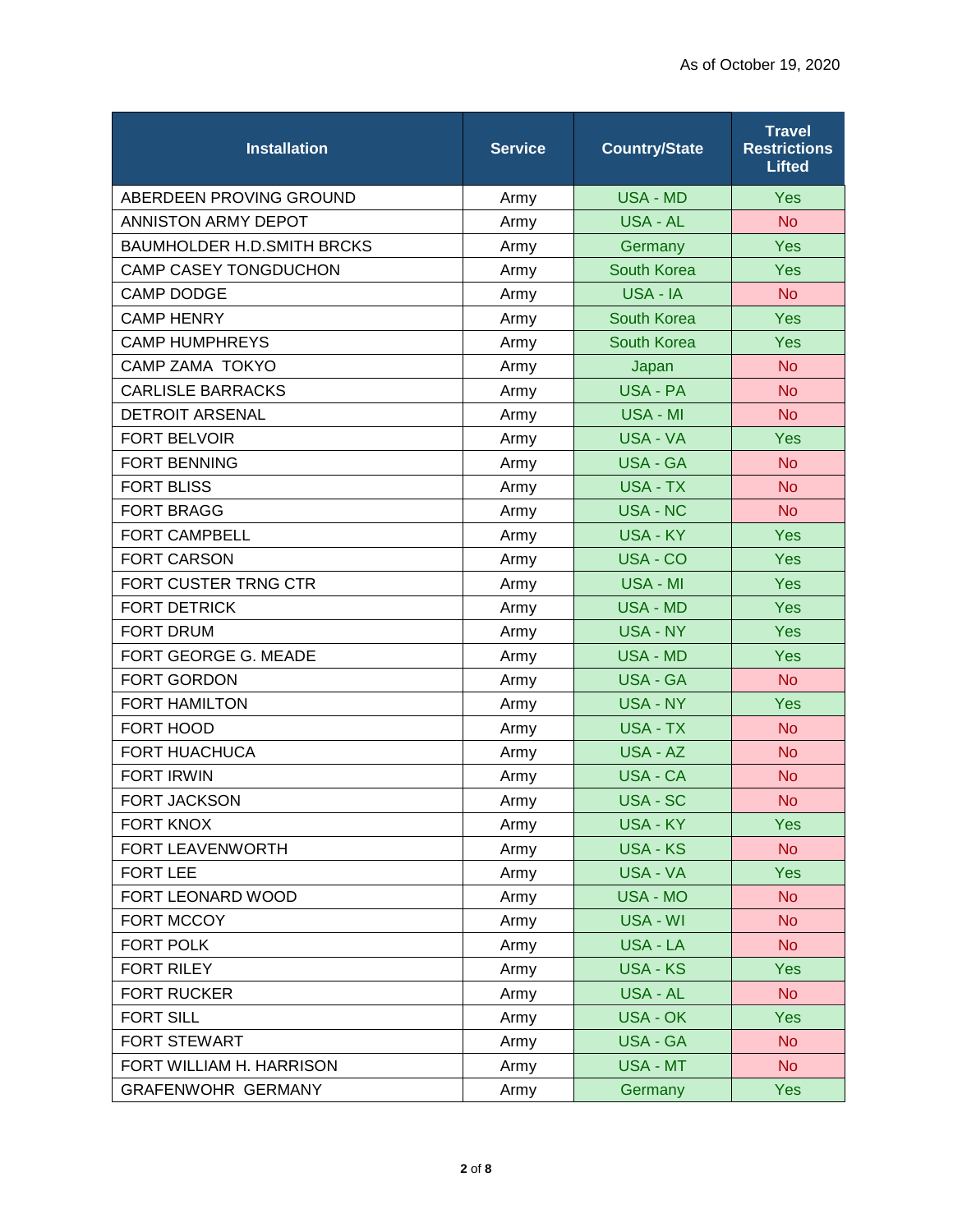| <b>Installation</b>               | <b>Service</b> | <b>Country/State</b> | <b>Travel</b><br><b>Restrictions</b><br><b>Lifted</b> |
|-----------------------------------|----------------|----------------------|-------------------------------------------------------|
| HOHENFELS GERMANY                 | Army           | Germany              | Yes                                                   |
| JOINT BASE LEWIS MCCHORD          | Army           | USA - WA             | Yes                                                   |
| JOINT BASE MYER HENDERSON HALL    | Army           | USA - DC             | <b>Yes</b>                                            |
| <b>KAISERSLAUTERN</b>             | Army           | Germany              | Yes                                                   |
| LETTERKENNY ARMY DEPOT            | Army           | <b>USA - PA</b>      | <b>No</b>                                             |
| <b>LEXINGTON BLUE GRASS DEPOT</b> | Army           | <b>USA - KY</b>      | <b>No</b>                                             |
| <b>LOS ALAMITOS AFRC</b>          | Army           | USA - CA             | <b>No</b>                                             |
| MCALESTER ARMY AMMO PLANT         | Army           | <b>USA - OK</b>      | <b>No</b>                                             |
| PICATINNY ARSENAL                 | Army           | <b>USA - NJ</b>      | Yes                                                   |
| PRESIDIO OF MONTEREY              | Army           | USA - CA             | <b>No</b>                                             |
| <b>RED RIVER DEPOT</b>            | Army           | <b>USA - TX</b>      | <b>No</b>                                             |
| REDSTONE ARSENAL                  | Army           | <b>USA - AL</b>      | <b>No</b>                                             |
| ROCK ISLAND ARSENAL               | Army           | USA - IL             | <b>Yes</b>                                            |
| SAN JUAN FORT BUCHANAN            | Army           | <b>Puerto Rico</b>   | <b>No</b>                                             |
| <b>SCHOFIELD BARRACKS</b>         | Army           | USA - HI             | <b>No</b>                                             |
| SIERRA ARMY DEPOT                 | Army           | USA - CA             | <b>No</b>                                             |
| STUTTGART GERMANY                 | Army           | Germany              | <b>Yes</b>                                            |
| <b>TOBYHANNA ARMY DEPOT</b>       | Army           | <b>USA - PA</b>      | Yes                                                   |
| US ARMY GARRISON ALASKA           | Army           | <b>USA - AK</b>      | <b>No</b>                                             |
| US ARMY GARRISON HAWAII           | Army           | USA - HI             | <b>No</b>                                             |
| <b>US ARMY GARRISON MIAMI</b>     | Army           | USA - FL             | <b>No</b>                                             |
| USA NATICK RSCH & DEV CTR         | Army           | <b>USA - MA</b>      | <b>No</b>                                             |
| <b>VICENZA ITALY</b>              | Army           | <b>Italy</b>         | Yes                                                   |
| <b>VILSECK</b>                    | Army           | Germany              | Yes                                                   |
| <b>WATERVLIET ARSENAL</b>         | Army           | USA - NY             | <b>No</b>                                             |
| <b>WEST POINT MILRES</b>          | Army           | <b>USA - NY</b>      | <b>Yes</b>                                            |
| WHITE SANDS MISSILE RANGE         | Army           | <b>USA - NM</b>      | <b>Yes</b>                                            |
| WIESBADEN GERMANY                 | Army           | Germany              | <b>Yes</b>                                            |
| YONGSAN KOREA                     | Army           | South Korea          | <b>Yes</b>                                            |
| YUMA PROVING GROUND               | Army           | USA - AZ             | <b>Yes</b>                                            |
| DFAS CLEVELAND CENTER             | <b>CMO</b>     | <b>USA - OH</b>      | <b>No</b>                                             |
| DFAS COLUMBUS CENTER              | <b>CMO</b>     | <b>USA - OH</b>      | <b>No</b>                                             |
| <b>DFAS HEADQUARTERS</b>          | <b>CMO</b>     | USA - IN             | <b>No</b>                                             |
| PENTAGON BUILDING SITE            | <b>CMO</b>     | USA - VA             | <b>Yes</b>                                            |
| ANNAPOLIS NS(INCL USNA)           | Navy           | <b>USA - MD</b>      | <b>Yes</b>                                            |
| <b>CBC GULFPORT MS</b>            | Navy           | <b>USA - MS</b>      | <b>Yes</b>                                            |
| CHINA LAKE NAVWEAPCEN             | Navy           | USA - CA             | No.                                                   |
| COMFLEACT OKINAWA JA              | Navy           | Japan                | <b>No</b>                                             |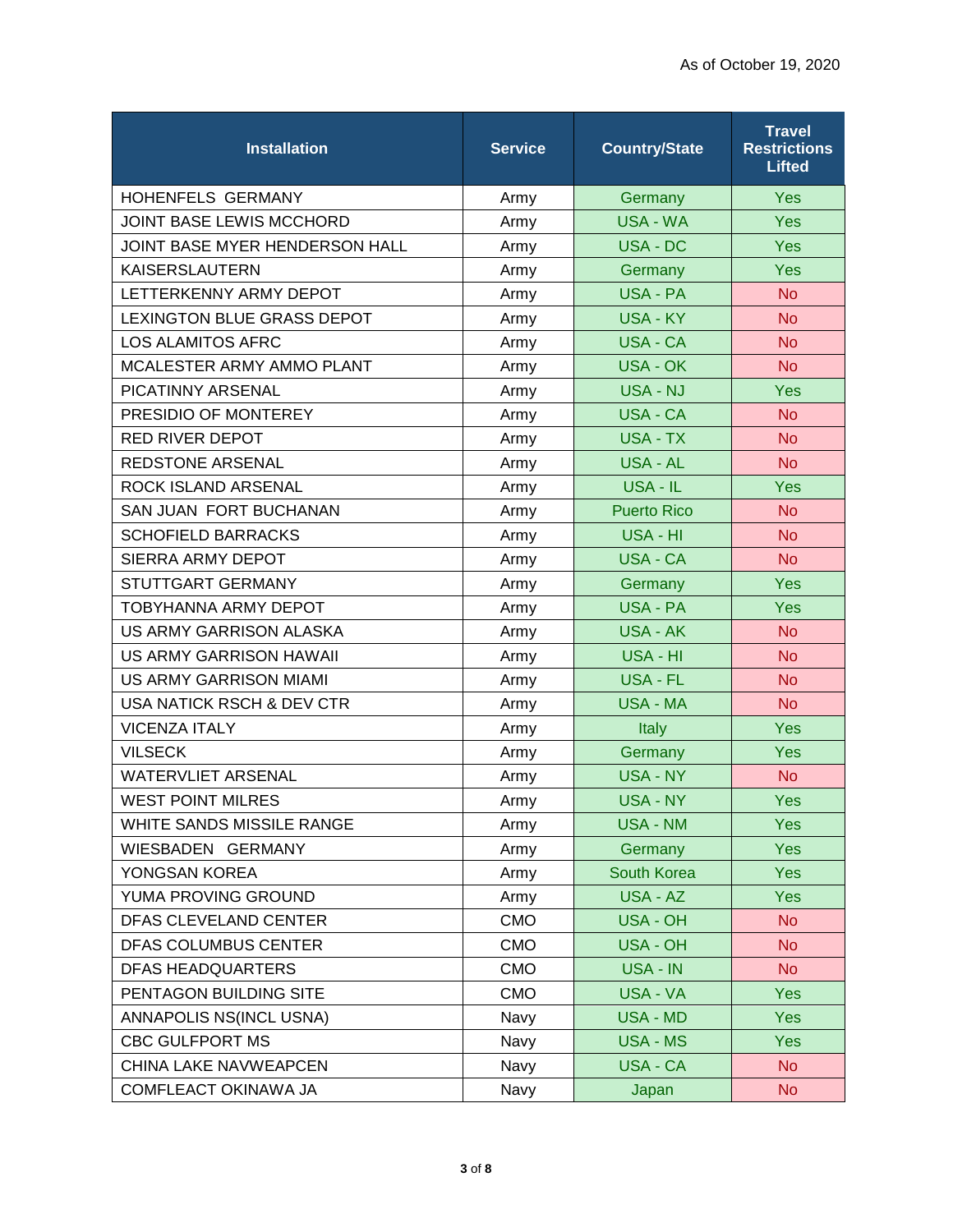| <b>Installation</b>                | <b>Service</b> | <b>Country/State</b> | <b>Travel</b><br><b>Restrictions</b><br><b>Lifted</b> |
|------------------------------------|----------------|----------------------|-------------------------------------------------------|
| CORONADO NAV AMPHIB BASE           | Navy           | <b>USA - CA</b>      | <b>No</b>                                             |
| <b>CORPUS CHRISTI NAS</b>          | Navy           | <b>USA - TX</b>      | Yes                                                   |
| <b>CRANE NAVWEAPSUPPCEN</b>        | Navy           | USA - IN             | <b>No</b>                                             |
| <b>FALLON NAS</b>                  | Navy           | <b>USA - NV</b>      | Yes                                                   |
| FLEET ACTIVITIES CHINHAE KS        | Navy           | <b>South Korea</b>   | Yes                                                   |
| FLEET ACTIVITIES SASEBO            | Navy           | Japan                | <b>No</b>                                             |
| <b>INDIAN HEAD NAV ORD STA</b>     | Navy           | <b>USA - MD</b>      | Yes                                                   |
| <b>JACKSONVILLE NAS</b>            | Navy           | <b>USA - FL</b>      | <b>No</b>                                             |
| <b>JBPHH PEARL HARBOR HAWAII</b>   | Navy           | USA - HI             | <b>No</b>                                             |
| <b>KEY WEST NAS</b>                | Navy           | USA - FL             | <b>No</b>                                             |
| KINGS BAY NAVSUBBASE               | Navy           | <b>USA - GA</b>      | Yes                                                   |
| <b>LEMOORE NAS</b>                 | Navy           | <b>USA - CA</b>      | <b>No</b>                                             |
| LITTLE CREEK NAV AMPHIB BASE       | Navy           | <b>USA - VA</b>      | Yes                                                   |
| <b>MAYPORT NAVSTA</b>              | Navy           | <b>USA - FL</b>      | <b>No</b>                                             |
| <b>MERIDIAN NAS</b>                | Navy           | <b>USA - MS</b>      | <b>No</b>                                             |
| <b>NAF ATSUGI JA</b>               | Navy           | Japan                | <b>No</b>                                             |
| <b>NAF MISAWA JA</b>               | Navy           | Japan                | <b>No</b>                                             |
| NAS JRB FT WORTH TX                | Navy           | <b>USA - TX</b>      | <b>No</b>                                             |
| <b>NAS KINGSVILLE TX</b>           | Navy           | <b>USA - TX</b>      | Yes                                                   |
| <b>NAS SIGONELLA SICILY</b>        | Navy           | <b>Italy</b>         | <b>Yes</b>                                            |
| NAVAL BASE KITSAP-BREMERTON        | Navy           | <b>USA - WA</b>      | Yes                                                   |
| <b>NAVAL STATION EVERETT</b>       | Navy           | USA - WA             | Yes                                                   |
| <b>NAVAL STATION GREAT LAKES</b>   | Navy           | USA - IL             | <b>No</b>                                             |
| <b>NAVAL STATION GUAM</b>          | Navy           | Guam                 | <b>No</b>                                             |
| <b>NAVAL STATION NEWPORT</b>       | Navy           | USA - RI             | Yes                                                   |
| NAVAL STATION ROTA SPAIN           | Navy           | Spain                | Yes                                                   |
| NAVAL SUPPORT ACTIVITY MID-SOU     | Navy           | <b>USA - TN</b>      | <b>Yes</b>                                            |
| NAVAL SUPPORT ACTIVITY MONTEREY CA | Navy           | USA - CA             | <b>No</b>                                             |
| NAVAL SUPPORT ACTIVITY WASH        | Navy           | USA - DC             | <b>Yes</b>                                            |
| NAVAL SUPPORT ACTY PANAMA CITY     | Navy           | USA - FL             | <b>No</b>                                             |
| NAVAL TRAINING CTR ORLANDO         | Navy           | <b>USA - FL</b>      | Yes                                                   |
| NAVBASE POINT LOMA                 | Navy           | USA - CA             | <b>No</b>                                             |
| NAVBASE SAN DIEGO CA               | Navy           | USA - CA             | <b>No</b>                                             |
| NAVBASE VENTURA CTY                | Navy           | USA - CA             | <b>No</b>                                             |
| NAVMAG INDIAN ISLAND               | Navy           | USA - WA             | <b>Yes</b>                                            |
| NAVSTA GUANTANAMO BAY              | Navy           | Cuba                 | <b>No</b>                                             |
| NAVSUPPACT BETHESDA MD             | Navy           | <b>USA - MD</b>      | Yes                                                   |
| NAVSUPPACT HAMPTON ROADS VA        | Navy           | USA - VA             | <b>Yes</b>                                            |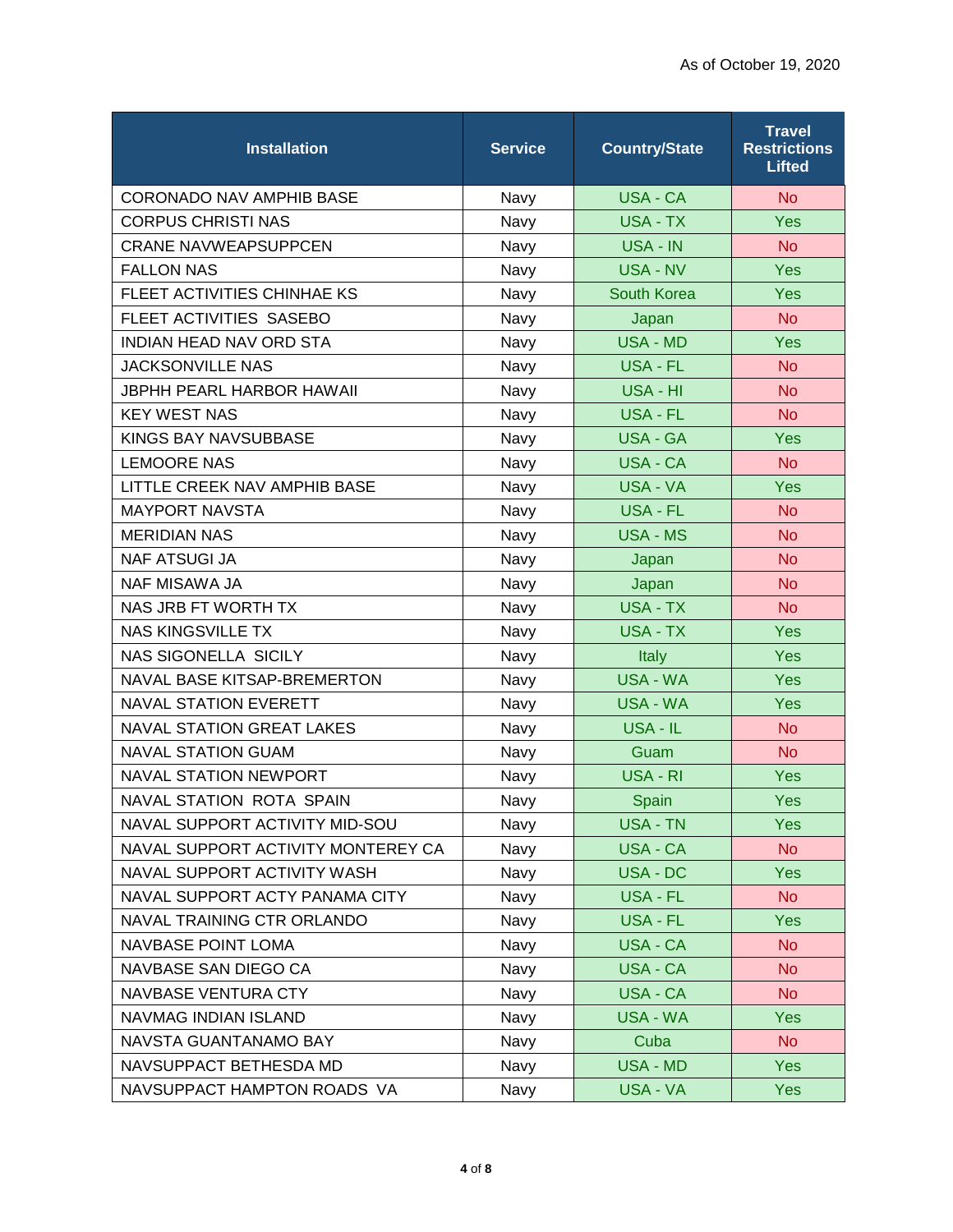| <b>Installation</b>          | <b>Service</b> | <b>Country/State</b> | <b>Travel</b><br><b>Restrictions</b><br><b>Lifted</b> |
|------------------------------|----------------|----------------------|-------------------------------------------------------|
| NAVSUPPACT MECHANICSBURG PA  | Navy           | USA - PA             | <b>No</b>                                             |
| <b>NAVSUPPACT NAPLES IT</b>  | Navy           | Italy                | Yes                                                   |
| NAVSUPPFAC BEAUFORT SC       | Navy           | <b>USA - SC</b>      | <b>Yes</b>                                            |
| <b>NEW LONDON NAVSUBBASE</b> | Navy           | USA - CT             | <b>No</b>                                             |
| <b>NEW ORLEANS NAS JRB</b>   | Navy           | <b>USA - LA</b>      | <b>Yes</b>                                            |
| NORFOLK NAV SHIPYD           | Navy           | <b>USA - VA</b>      | <b>Yes</b>                                            |
| NORFOLK NAVAL BASE           | Navy           | USA - VA             | Yes                                                   |
| <b>NSA ANDERSEN</b>          | Navy           | Guam                 | <b>No</b>                                             |
| <b>NSA BAHRAIN</b>           | Navy           | <b>Bahrain</b>       | <b>No</b>                                             |
| NSA SARATOGA SPRINGS NY      | Navy           | USA - NY             | Yes                                                   |
| NSD YOKOSUKA JAPAN           | Navy           | Japan                | <b>No</b>                                             |
| <b>NSY PORTSMOUTH</b>        | Navy           | <b>USA - NH</b>      | Yes                                                   |
| <b>NWS EARLE NJ</b>          | Navy           | <b>USA - NJ</b>      | <b>Yes</b>                                            |
| <b>OCEANA NAS</b>            | Navy           | USA - VA             | Yes                                                   |
| PATUXENT RIVER NAS           | Navy           | <b>USA - MD</b>      | <b>Yes</b>                                            |
| PENSACOLA NAS                | Navy           | USA - FL             | Yes                                                   |
| <b>SEAL BEACH NAVWEAPSTA</b> | Navy           | <b>USA - CA</b>      | <b>No</b>                                             |
| <b>WHIDBEY ISLAND NAS</b>    | Navy           | <b>USA - WA</b>      | Yes                                                   |
| <b>WHITING FIELD NAS</b>     | Navy           | <b>USA - FL</b>      | <b>No</b>                                             |
| YORKTOWN NAVWEAPSTA          | Navy           | USA - VA             | Yes                                                   |
| <b>ALTUS AFB</b>             | <b>USAF</b>    | <b>USA - OK</b>      | Yes                                                   |
| <b>AVIANO AB</b>             | <b>USAF</b>    | <b>Italy</b>         | <b>No</b>                                             |
| <b>BARKSDALE AFB</b>         | <b>USAF</b>    | <b>USA - LA</b>      | <b>Yes</b>                                            |
| <b>BEALE AFB</b>             | <b>USAF</b>    | <b>USA - CA</b>      | <b>Yes</b>                                            |
| <b>BUCKLEY AFB</b>           | <b>USAF</b>    | USA - CO             | <b>Yes</b>                                            |
| <b>CANNON AFB</b>            | <b>USAF</b>    | <b>USA - NM</b>      | <b>No</b>                                             |
| <b>COLUMBUS AFB</b>          | <b>USAF</b>    | USA - MS             | <b>Yes</b>                                            |
| DAVIS-MONTHAN AFB            | <b>USAF</b>    | USA - AZ             | <b>Yes</b>                                            |
| <b>DOBBINS ARB</b>           | <b>USAF</b>    | <b>USA - GA</b>      | <b>Yes</b>                                            |
| <b>DOVER AFB</b>             | <b>USAF</b>    | USA - DE             | <b>Yes</b>                                            |
| <b>DYESS AFB</b>             | <b>USAF</b>    | USA - TX             | <b>Yes</b>                                            |
| <b>EDWARDS AFB</b>           | <b>USAF</b>    | USA - CA             | Yes                                                   |
| <b>EGLIN AFB</b>             | <b>USAF</b>    | USA - FL             | <b>Yes</b>                                            |
| <b>EIELSON AFB</b>           | <b>USAF</b>    | USA - AK             | No                                                    |
| <b>ELLSWORTH AFB</b>         | <b>USAF</b>    | USA - SD             | <b>Yes</b>                                            |
| F E WARREN AFB               | <b>USAF</b>    | <b>USA - WY</b>      | <b>Yes</b>                                            |
| <b>FAIRCHILD AFB</b>         | <b>USAF</b>    | USA - WA             | Yes                                                   |
| <b>GOODFELLOW AFB</b>        | <b>USAF</b>    | USA - TX             | <b>Yes</b>                                            |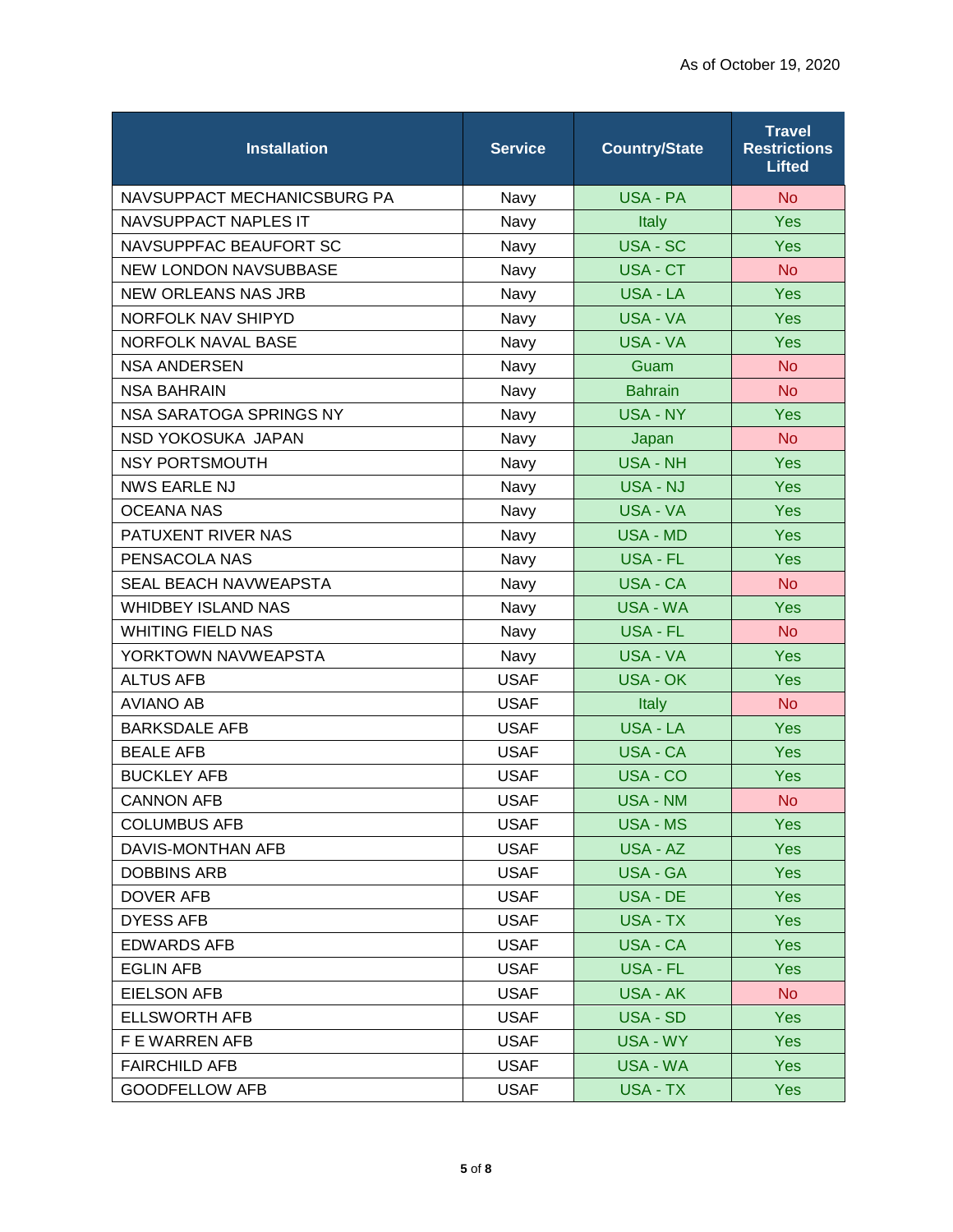| <b>Installation</b>             | <b>Service</b> | <b>Country/State</b> | <b>Travel</b><br><b>Restrictions</b><br><b>Lifted</b> |
|---------------------------------|----------------|----------------------|-------------------------------------------------------|
| <b>GRAND FORKS AFB</b>          | <b>USAF</b>    | <b>USA - ND</b>      | <b>Yes</b>                                            |
| <b>GRISSOM AFB</b>              | <b>USAF</b>    | USA - IN             | <b>Yes</b>                                            |
| <b>HANSCOM AFB</b>              | <b>USAF</b>    | USA - MA             | <b>Yes</b>                                            |
| <b>HILL AFB</b>                 | <b>USAF</b>    | USA - UT             | Yes                                                   |
| <b>HOLLOMAN AFB</b>             | <b>USAF</b>    | <b>USA - NM</b>      | Yes                                                   |
| <b>HOMESTEAD AFB</b>            | <b>USAF</b>    | <b>USA - FL</b>      | Yes                                                   |
| <b>HURLBURT FIELD</b>           | <b>USAF</b>    | <b>USA - FL</b>      | <b>No</b>                                             |
| <b>INCIRLIK AB SITE 1</b>       | <b>USAF</b>    | <b>Turkey</b>        | <b>Yes</b>                                            |
| <b>JB ANACOSTIA-BOLLING</b>     | <b>USAF</b>    | <b>USA - DC</b>      | Yes                                                   |
| <b>JB ANDREWS</b>               | <b>USAF</b>    | USA - MD             | <b>Yes</b>                                            |
| <b>JB CHARLESTON</b>            | <b>USAF</b>    | USA - SC             | <b>Yes</b>                                            |
| <b>JB ELMENDORF RICHARDSON</b>  | <b>USAF</b>    | <b>USA - AK</b>      | <b>No</b>                                             |
| <b>JB LANGLEY-EUSTIS</b>        | <b>USAF</b>    | USA - VA             | <b>Yes</b>                                            |
| <b>JB MCGUIRE DIX LAKEHURST</b> | <b>USAF</b>    | <b>USA - NJ</b>      | <b>Yes</b>                                            |
| <b>JB SAN ANTONIO</b>           | <b>USAF</b>    | <b>USA - TX</b>      | <b>Yes</b>                                            |
| <b>KADENA AB</b>                | <b>USAF</b>    | Japan                | <b>No</b>                                             |
| <b>KEESLER AFB</b>              | <b>USAF</b>    | <b>USA - MS</b>      | <b>Yes</b>                                            |
| <b>KIRTLAND AFB</b>             | <b>USAF</b>    | <b>USA - NM</b>      | <b>Yes</b>                                            |
| <b>KUNSAN AB</b>                | <b>USAF</b>    | South Korea          | Yes                                                   |
| <b>LAUGHLIN AFB</b>             | <b>USAF</b>    | USA - TX             | <b>Yes</b>                                            |
| <b>LITTLE ROCK AFB</b>          | <b>USAF</b>    | <b>USA - AR</b>      | Yes                                                   |
| <b>LOS ANGELES AFB</b>          | <b>USAF</b>    | USA - CA             | <b>No</b>                                             |
| <b>LUKE AFB</b>                 | <b>USAF</b>    | USA - AZ             | Yes                                                   |
| <b>MACDILL AFB</b>              | <b>USAF</b>    | <b>USA - FL</b>      | Yes                                                   |
| <b>MALMSTROM AFB</b>            | <b>USAF</b>    | USA - MT             | <b>Yes</b>                                            |
| <b>MARCH AFB</b>                | <b>USAF</b>    | USA - CA             | <b>Yes</b>                                            |
| MAXWELL AFB (INCL. GUNTER)      | <b>USAF</b>    | USA - AL             | N <sub>o</sub>                                        |
| MCCONNELL AFB                   | <b>USAF</b>    | USA - KS             | <b>Yes</b>                                            |
| MINN ST PAUL ARS                | <b>USAF</b>    | <b>USA - MN</b>      | <b>No</b>                                             |
| <b>MINOT AFB</b>                | <b>USAF</b>    | USA - ND             | <b>Yes</b>                                            |
| <b>MISAWA AB</b>                | <b>USAF</b>    | Japan                | <b>No</b>                                             |
| MOODY AFB                       | <b>USAF</b>    | USA - GA             | Yes                                                   |
| <b>MOUNTAIN HOME AFB</b>        | <b>USAF</b>    | USA - ID             | <b>Yes</b>                                            |
| <b>NELLIS AFB</b>               | <b>USAF</b>    | USA - NV             | <b>Yes</b>                                            |
| NIAGARA FALLS ARS               | <b>USAF</b>    | USA - NY             | <b>Yes</b>                                            |
| OFFUTT AFB                      | <b>USAF</b>    | USA - NE             | <b>Yes</b>                                            |
| <b>OSAN AIR BASE</b>            | <b>USAF</b>    | South Korea          | <b>Yes</b>                                            |
| <b>PATRICK AFB</b>              | <b>USAF</b>    | USA - FL             | <b>Yes</b>                                            |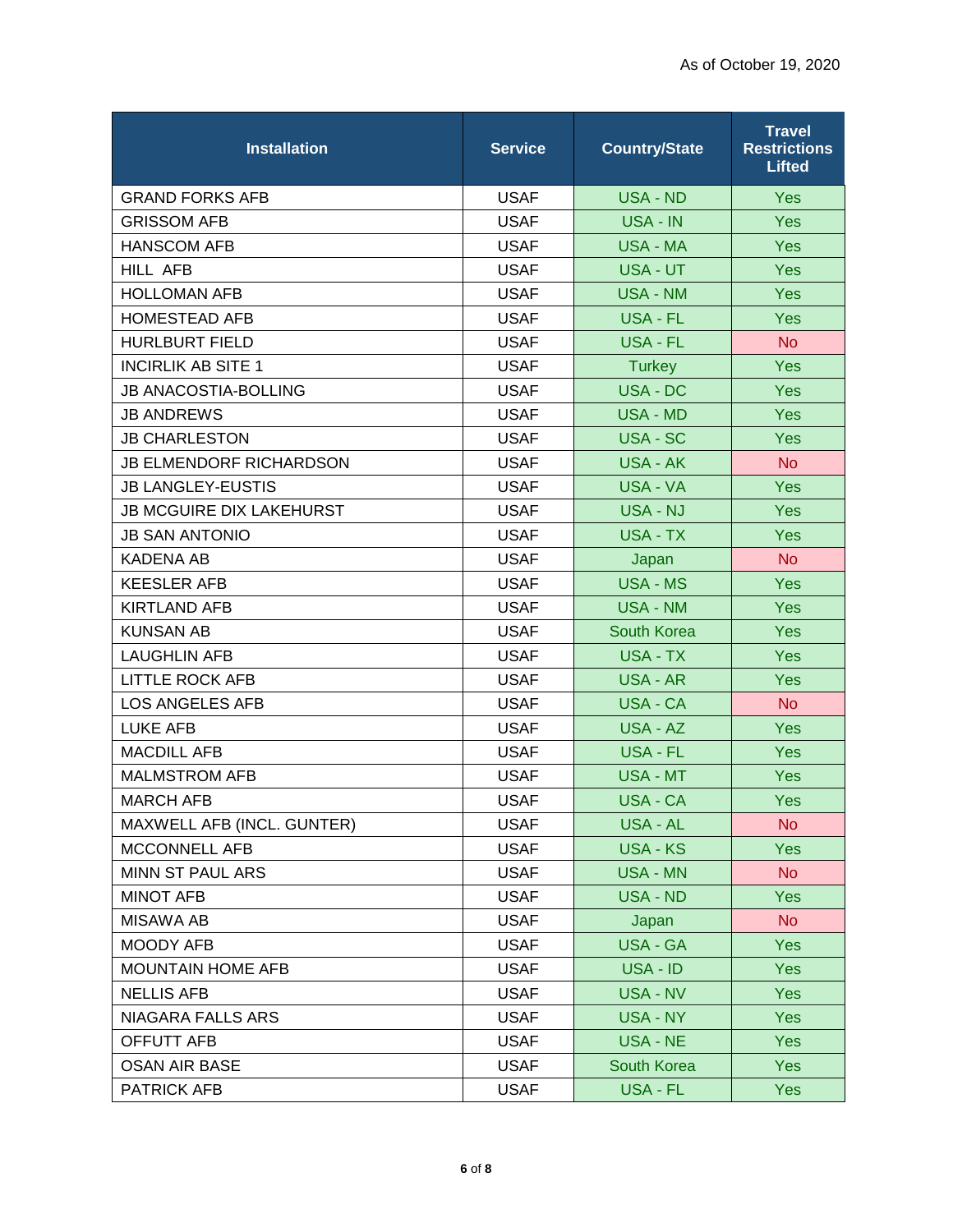| <b>Installation</b>                            | <b>Service</b> | <b>Country/State</b>  | <b>Travel</b><br><b>Restrictions</b><br><b>Lifted</b> |
|------------------------------------------------|----------------|-----------------------|-------------------------------------------------------|
| PETERSON AFB                                   | <b>USAF</b>    | USA - CO              | <b>Yes</b>                                            |
| PITTSBURGH ANG                                 | <b>USAF</b>    | USA - PA              | Yes                                                   |
| PITTSBURGH ARS                                 | <b>USAF</b>    | <b>USA - PA</b>       | <b>Yes</b>                                            |
| <b>RAF LAKENHEATH</b>                          | <b>USAF</b>    | <b>United Kingdom</b> | Yes                                                   |
| <b>RAF MILDENHALL</b>                          | <b>USAF</b>    | <b>United Kingdom</b> | <b>Yes</b>                                            |
| <b>RAMSTEIN FRG</b>                            | <b>USAF</b>    | Germany               | <b>No</b>                                             |
| <b>ROBINS AFB</b>                              | <b>USAF</b>    | <b>USA - GA</b>       | <b>Yes</b>                                            |
| <b>SCHRIEVER AFB</b>                           | <b>USAF</b>    | USA - CO              | <b>Yes</b>                                            |
| <b>SCOTT AFB</b>                               | <b>USAF</b>    | USA - IL              | <b>Yes</b>                                            |
| SEYMOUR JOHNSON AFB                            | <b>USAF</b>    | <b>USA - NC</b>       | <b>Yes</b>                                            |
| <b>SHAW AFB</b>                                | <b>USAF</b>    | USA - SC              | <b>Yes</b>                                            |
| <b>SHEPPARD AFB</b>                            | <b>USAF</b>    | <b>USA - TX</b>       | <b>Yes</b>                                            |
| SPANGDAHLEM AB                                 | <b>USAF</b>    | Germany               | <b>Yes</b>                                            |
| <b>TINKER AFB</b>                              | <b>USAF</b>    | <b>USA - OK</b>       | <b>Yes</b>                                            |
| <b>TRAVIS AFB</b>                              | <b>USAF</b>    | <b>USA - CA</b>       | <b>Yes</b>                                            |
| <b>TYNDALL AFB</b>                             | <b>USAF</b>    | <b>USA - FL</b>       | <b>No</b>                                             |
| <b>USAF ACADEMY</b>                            | <b>USAF</b>    | USA - CO              | <b>Yes</b>                                            |
| <b>VANCE AFB</b>                               | <b>USAF</b>    | <b>USA - OK</b>       | <b>Yes</b>                                            |
| <b>VANDENBERG AFB</b>                          | <b>USAF</b>    | <b>USA - CA</b>       | <b>Yes</b>                                            |
| <b>WESTOVER ARB AFB</b>                        | <b>USAF</b>    | <b>USA - MA</b>       | <b>Yes</b>                                            |
| <b>WHITEMAN AFB</b>                            | <b>USAF</b>    | <b>USA - MO</b>       | Yes                                                   |
| <b>WRIGHT-PATTERSON AFB</b>                    | <b>USAF</b>    | <b>USA - OH</b>       | <b>Yes</b>                                            |
| YOKOTA AB                                      | <b>USAF</b>    | Japan                 | <b>No</b>                                             |
| YOUNGSTOWN JOINT AIR RESERVE<br><b>STATION</b> | <b>USAF</b>    | USA - OH              | <b>Yes</b>                                            |
| CHERRY POINT MCAS                              | <b>USMC</b>    | <b>USA - NC</b>       | Yes                                                   |
| MAKIMINATO OKINAWA CP BUTLER                   | <b>USMC</b>    | Japan                 | Yes                                                   |
| MARINE BARRACKS WASH D.C.                      | <b>USMC</b>    | USA - DC              | <b>Yes</b>                                            |
| MCAGCC TWENTYNINE PALMS CA                     | <b>USMC</b>    | USA - CA              | Yes                                                   |
| <b>MCAS BEAUFORT SC</b>                        | <b>USMC</b>    | USA - SC              | <b>Yes</b>                                            |
| <b>MCAS IWAKUNI JA</b>                         | <b>USMC</b>    | Japan                 | <b>Yes</b>                                            |
| <b>MCAS MIRAMAR</b>                            | <b>USMC</b>    | USA - CA              | <b>Yes</b>                                            |
| <b>MCAS YUMA AZ</b>                            | <b>USMC</b>    | USA - AZ              | <b>Yes</b>                                            |
| MCB CAMP LEJEUNE NC                            | <b>USMC</b>    | <b>USA - NC</b>       | Yes                                                   |
| MCB CAMP PENDLETON CA                          | <b>USMC</b>    | USA - CA              | <b>Yes</b>                                            |
| <b>MCB HAWAII KANEOHE</b>                      | <b>USMC</b>    | USA - HI              | No                                                    |
| <b>MCB QUANTICO VA</b>                         | <b>USMC</b>    | USA - VA              | <b>Yes</b>                                            |
| MCLB ALBANY GA                                 | <b>USMC</b>    | <b>USA - GA</b>       | <b>Yes</b>                                            |
| <b>MCLB BARSTOW CA</b>                         | <b>USMC</b>    | USA - CA              | <b>Yes</b>                                            |